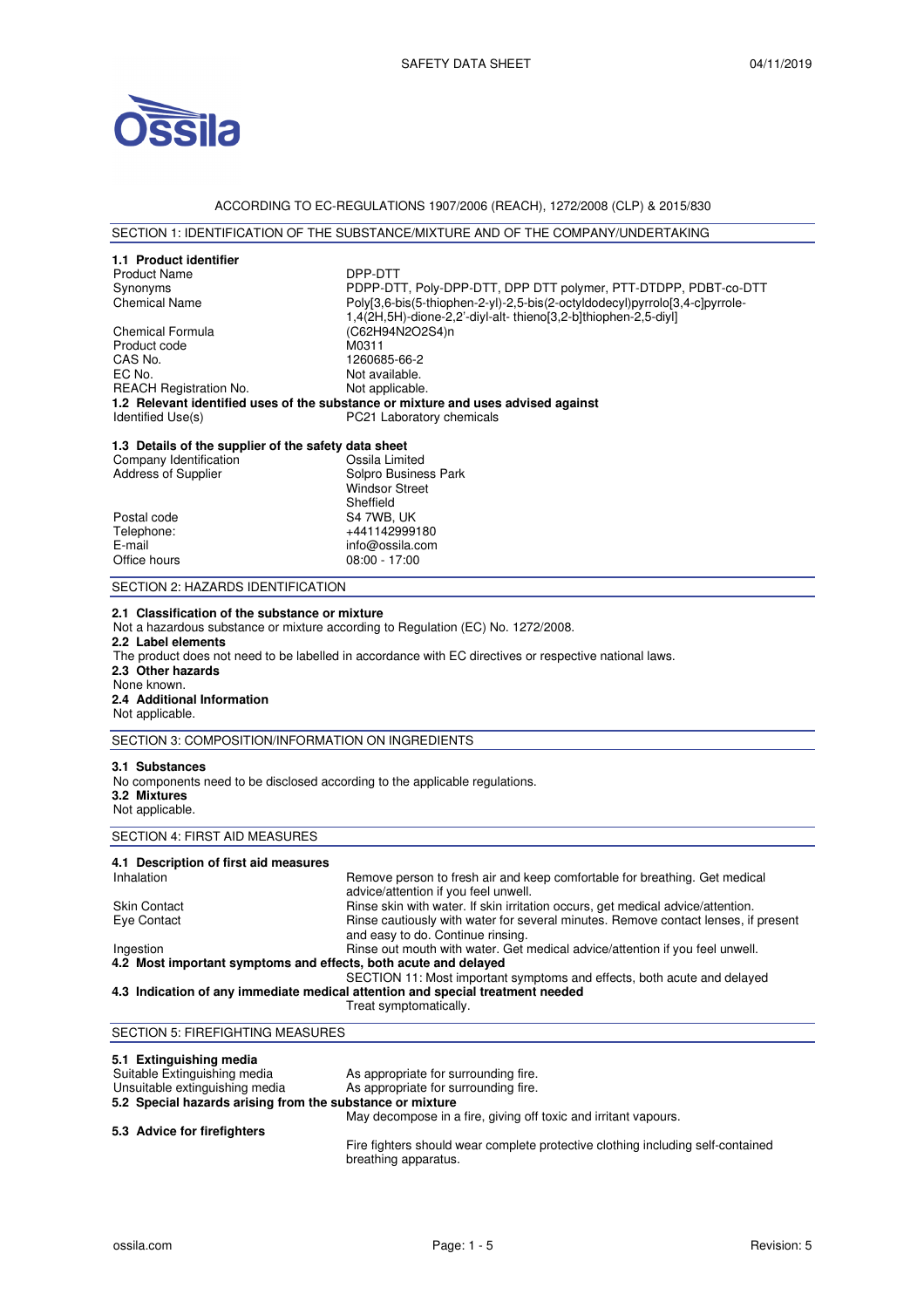

| <b>SECTION 6: ACCIDENTAL RELEASE MEASURES</b>                                                                                                       |                                                                                                                                                                                                                                                   |  |
|-----------------------------------------------------------------------------------------------------------------------------------------------------|---------------------------------------------------------------------------------------------------------------------------------------------------------------------------------------------------------------------------------------------------|--|
| 6.1 Personal precautions, protective equipment and emergency procedures<br>Provide adequate ventilation. Wear protective clothing as per section 8. |                                                                                                                                                                                                                                                   |  |
| 6.2 Environmental precautions                                                                                                                       |                                                                                                                                                                                                                                                   |  |
| 6.3 Methods and material for containment and cleaning up                                                                                            | Avoid release to the environment.<br>Sweep up spilled substance but avoid making dust. Use vacuum equipment for<br>collecting spilt materials, where practicable. Dispose of contents in accordance with<br>local, state or national legislation. |  |
| 6.4 Reference to other sections                                                                                                                     | See Also Section 8, 13.                                                                                                                                                                                                                           |  |
| SECTION 7: HANDLING AND STORAGE                                                                                                                     |                                                                                                                                                                                                                                                   |  |
| 7.1 Precautions for safe handling                                                                                                                   |                                                                                                                                                                                                                                                   |  |
|                                                                                                                                                     | Avoid breathing dust/aerosols. Use only in a well-ventilated area. Wear protective<br>clothing as per section 8.                                                                                                                                  |  |
| 7.2 Conditions for safe storage, including any incompatibilities                                                                                    |                                                                                                                                                                                                                                                   |  |
| Storage temperature<br>Storage life<br>Incompatible materials<br>7.3 Specific end use(s)                                                            | Store in a well-ventilated place. Keep container tightly closed.<br>Ambient.<br>Product is air and light sensitive. Store in the dark. Store under inert gas.<br>None known.                                                                      |  |
|                                                                                                                                                     | Not known. See Section: 1.2.                                                                                                                                                                                                                      |  |
| SECTION 8: EXPOSURE CONTROLS/PERSONAL PROTECTION                                                                                                    |                                                                                                                                                                                                                                                   |  |
| 8.1 Control parameters<br>8.1.1 Occupational Exposure Limits                                                                                        | No Occupational Exposure Limit assigned.                                                                                                                                                                                                          |  |
| 8.2 Exposure controls<br>8.2.1. Appropriate engineering controls                                                                                    | Ensure adequate ventilation. A washing facility/water for eye and skin cleaning<br>purposes should be present.                                                                                                                                    |  |
| 8.2.2. Personal protection equipment<br>Eye Protection                                                                                              | Wear eye protection with side protection (EN166).                                                                                                                                                                                                 |  |
| Skin protection                                                                                                                                     | Wear protective clothing and gloves: Impervious gloves (EN 374).                                                                                                                                                                                  |  |
| Respiratory protection                                                                                                                              | Normally no personal respiratory protection is necessary.                                                                                                                                                                                         |  |
| Thermal hazards                                                                                                                                     | None known.                                                                                                                                                                                                                                       |  |
| Environmental Exposure Controls Avoid release to the environment.                                                                                   |                                                                                                                                                                                                                                                   |  |

# SECTION 9: PHYSICAL AND CHEMICAL PROPERTIES

#### **9.1 Information on basic physical and chemical properties**

| Solid powder/fibres |
|---------------------|
| Colour: Dark purple |
| Not known.          |
| Not known.          |
| Not known.          |
| Not known.          |
| Not known.          |
| Not known.          |
| Not known.          |
|                     |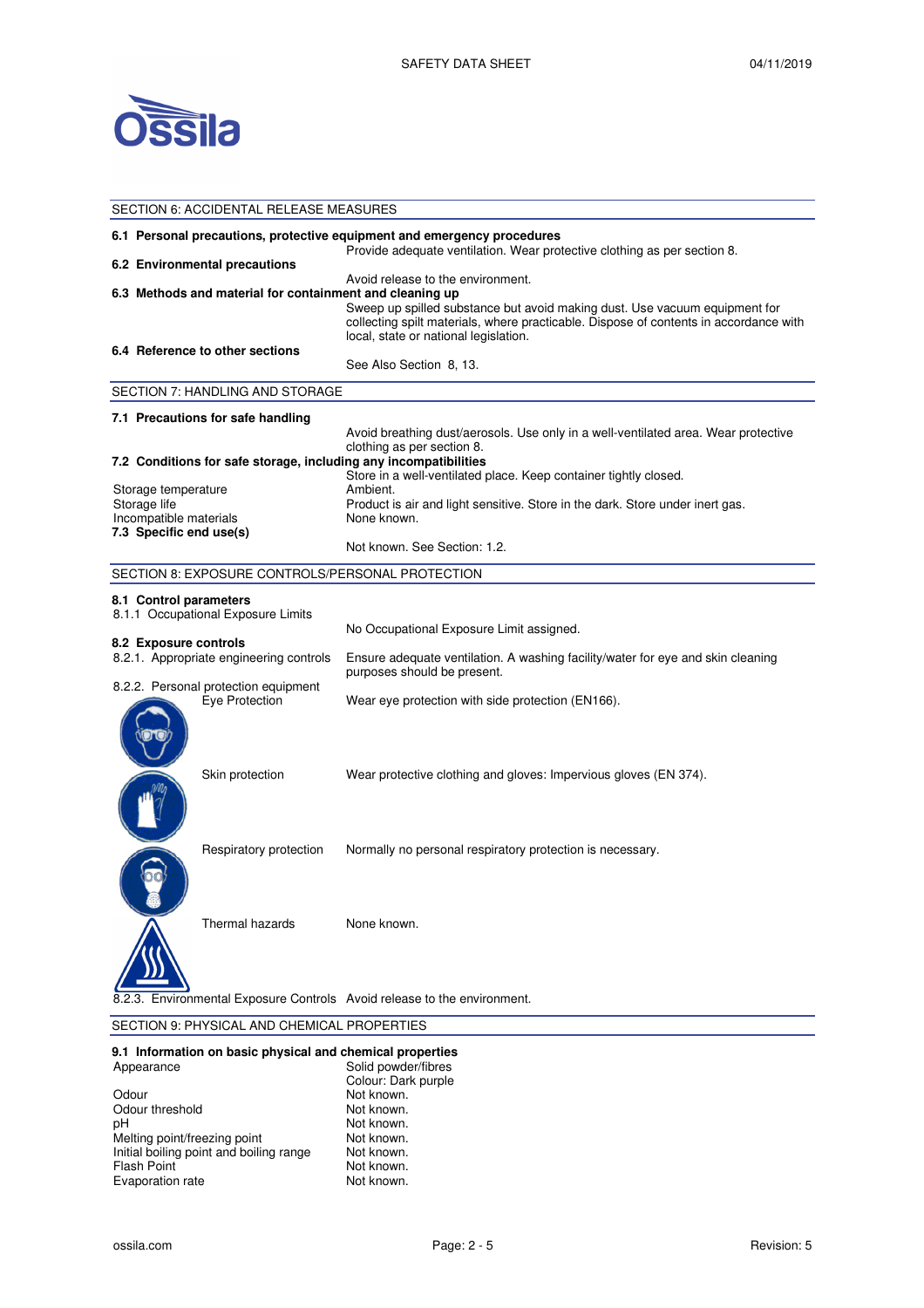

| Flammability (solid, gas)<br>Upper/lower flammability or explosive | Not known.<br>Not known.                   |  |
|--------------------------------------------------------------------|--------------------------------------------|--|
| limits                                                             |                                            |  |
| Vapour pressure                                                    | Not known.                                 |  |
| Vapour density                                                     | Not known.                                 |  |
| Density (g/ml)<br>Relative density                                 | Not known.<br>Not known.                   |  |
| Solubility(ies)                                                    | Solubility (Water): Not known.             |  |
|                                                                    | Solubility (Other): Not known.             |  |
| Partition coefficient: n-octanol/water                             | Not known.                                 |  |
| Auto-ignition temperature                                          | Not known.                                 |  |
| Decomposition Temperature (°C)                                     | Not known.                                 |  |
| Viscosity<br><b>Explosive properties</b>                           | Not known.<br>Not known.                   |  |
| Oxidising properties                                               | Not known.                                 |  |
| 9.2 Other information                                              |                                            |  |
|                                                                    | None.                                      |  |
| SECTION 10: STABILITY AND REACTIVITY                               |                                            |  |
| 10.1 Reactivity                                                    |                                            |  |
|                                                                    | None anticipated.                          |  |
| 10.2 Chemical Stability                                            |                                            |  |
|                                                                    | Stable under normal conditions.            |  |
| 10.3 Possibility of hazardous reactions                            | Not known.                                 |  |
| 10.4 Conditions to avoid                                           |                                            |  |
|                                                                    | Not known.                                 |  |
| 10.5 Incompatible materials                                        | Not known.                                 |  |
| 10.6 Hazardous decomposition products                              |                                            |  |
|                                                                    | No hazardous decomposition products known. |  |
| SECTION 11: TOXICOLOGICAL INFORMATION                              |                                            |  |
|                                                                    |                                            |  |
|                                                                    |                                            |  |
| 11.1 Information on toxicological effects                          |                                            |  |
| Acute toxicity - Ingestion                                         | Not classified.                            |  |
| Acute toxicity - Skin Contact<br>Acute toxicity - Inhalation       | Not classified.<br>Not classified.         |  |
| Skin corrosion/irritation                                          | Not classified.                            |  |
| Serious eye damage/irritation                                      | Not classified.                            |  |
| Skin sensitization data                                            | Not classified.                            |  |
| Respiratory sensitization data                                     | Not classified.                            |  |
| Germ cell mutagenicity                                             | Not classified.<br>Not classified.         |  |
| Carcinogenicity<br>Reproductive toxicity                           | Not classified.                            |  |
| Lactation                                                          | Not classified.                            |  |
| STOT - single exposure                                             | Not classified.                            |  |
| STOT - repeated exposure                                           | Not classified.                            |  |
| Aspiration hazard<br>11.2 Other information                        | Not classified.                            |  |
|                                                                    | Not known.                                 |  |
| SECTION 12: ECOLOGICAL INFORMATION                                 |                                            |  |
|                                                                    |                                            |  |
| 12.1 Toxicity                                                      |                                            |  |
| Toxicity - Aquatic invertebrates                                   | Not known.<br>Not known.                   |  |
| Toxicity - Fish<br>Toxicity - Algae                                | Not known.                                 |  |
| Toxicity - Sediment Compartment                                    | Not classified.                            |  |
| Toxicity - Terrestrial Compartment                                 | Not classified.                            |  |
| 12.2 Persistence and Degradation                                   |                                            |  |
| 12.3 Bioaccumulative potential                                     | Not known.                                 |  |
|                                                                    | Not known.                                 |  |
| 12.4 Mobility in soil                                              | Not known.                                 |  |

**12.5 Results of PBT and vPvB assessment**  Not known.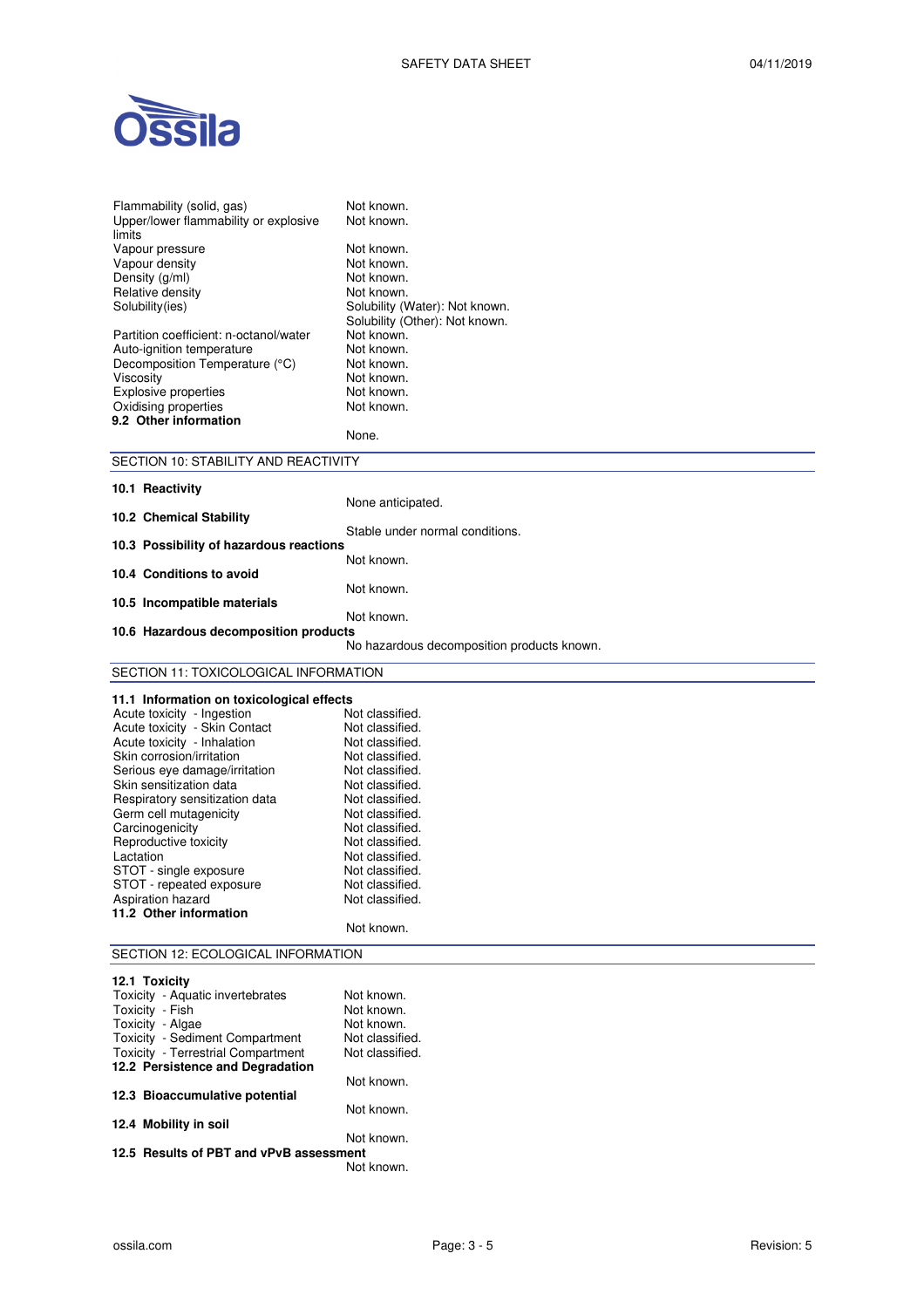

| 12.6 Other adverse effects                                                                                                                                                                                                                                                                                                                                        |                                                                                                                                                                                                                                                                            |  |
|-------------------------------------------------------------------------------------------------------------------------------------------------------------------------------------------------------------------------------------------------------------------------------------------------------------------------------------------------------------------|----------------------------------------------------------------------------------------------------------------------------------------------------------------------------------------------------------------------------------------------------------------------------|--|
|                                                                                                                                                                                                                                                                                                                                                                   | Not known.                                                                                                                                                                                                                                                                 |  |
| <b>SECTION 13: DISPOSAL CONSIDERATIONS</b>                                                                                                                                                                                                                                                                                                                        |                                                                                                                                                                                                                                                                            |  |
| 13.1 Waste treatment methods                                                                                                                                                                                                                                                                                                                                      | Dispose of contents in accordance with local, state or national legislation. Recycle<br>only completely emptied packaging. Normal disposal is via incineration operated by<br>an accredited disposal contractor. Send to a licensed recycler, reclaimer or<br>incinerator. |  |
| 13.2 Additional Information                                                                                                                                                                                                                                                                                                                                       | Disposal should be in accordance with local, state or national legislation.                                                                                                                                                                                                |  |
| <b>SECTION 14: TRANSPORT INFORMATION</b>                                                                                                                                                                                                                                                                                                                          |                                                                                                                                                                                                                                                                            |  |
| IATA/IMO/RID/ADR                                                                                                                                                                                                                                                                                                                                                  | Not classified as hazardous for transport.                                                                                                                                                                                                                                 |  |
| <b>SECTION 15: REGULATORY INFORMATION</b>                                                                                                                                                                                                                                                                                                                         |                                                                                                                                                                                                                                                                            |  |
| European Regulations - Authorisations and/or Restrictions On Use<br>Candidate List of Substances of Very<br>High Concern for Authorisation<br>REACH: ANNEX XIV list of substances<br>subject to authorisation<br>REACH: Annex XVII Restrictions on the<br>manufacture, placing on the market and<br>use of certain dangerous substances,<br>mixtures and articles | 15.1 Safety, health and environmental regulations/legislation specific for the substance or mixture<br>Not listed<br>Not listed<br>Not listed                                                                                                                              |  |
| Community Rolling Action Plan (CoRAP) Not listed<br>Regulation (EC) N° 850/2004 of the<br>European Parliament and of the Council<br>on persistent organic pollutants<br>Regulation (EC) N° 1005/2009 on                                                                                                                                                           | Not listed<br>Not listed                                                                                                                                                                                                                                                   |  |
| substances that deplete the ozone layer<br>Regulation (EU) N° 649/2012 of the<br>European Parliament and of the Council<br>concerning the export and import of<br>hazardous chemicals<br><b>National regulations</b>                                                                                                                                              | Not listed                                                                                                                                                                                                                                                                 |  |
| Other<br>15.2 Chemical Safety Assessment<br>$\overline{z}$                                                                                                                                                                                                                                                                                                        | Not known.<br>A REACH chemical safety assessment has not been carried out.                                                                                                                                                                                                 |  |

### SECTION 16: OTHER INFORMATION

The following sections contain revisions or new statements:

### **LEGEND**